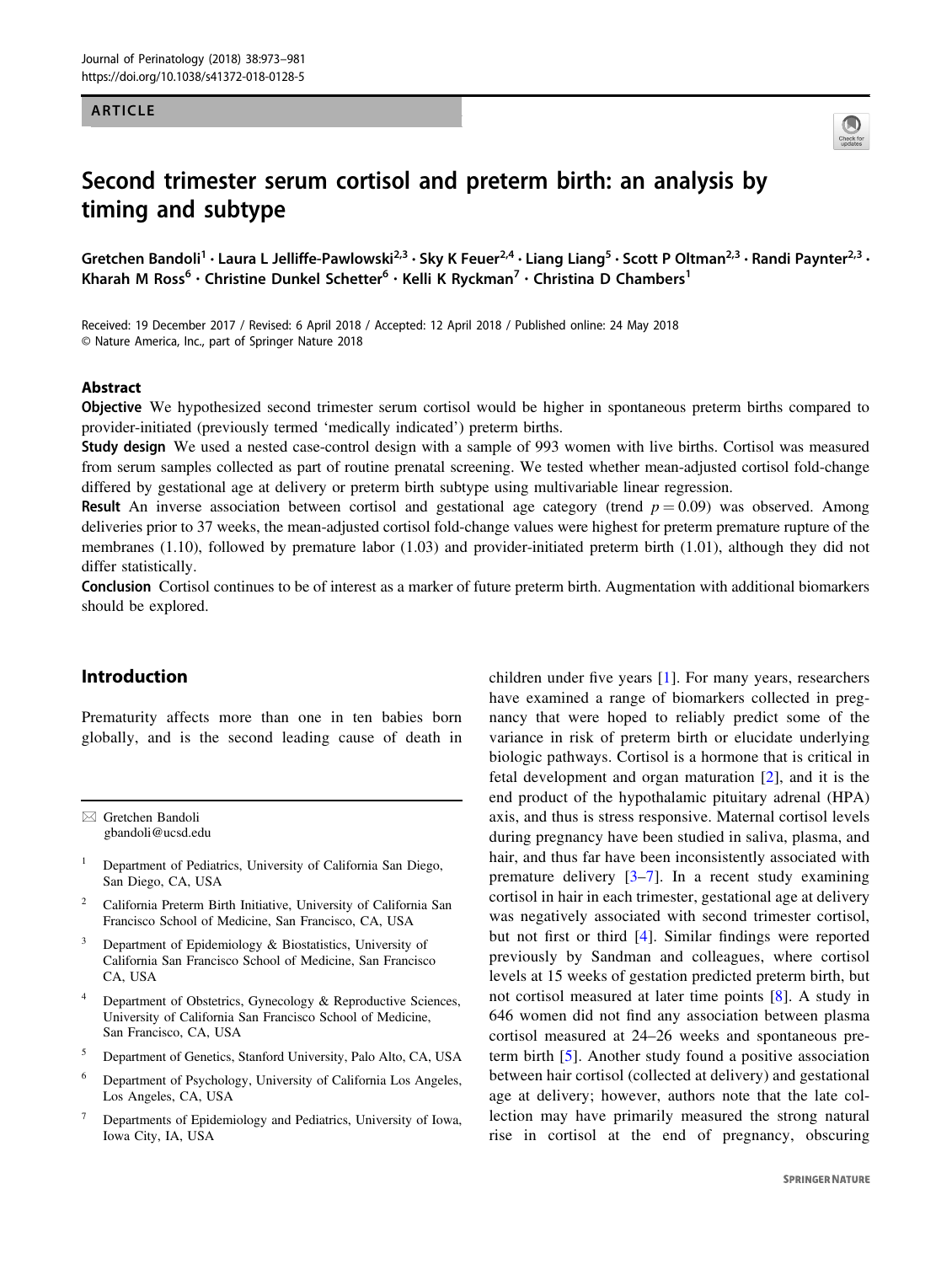associations [\[6](#page-7-0)]. Some of the heterogeneity in findings may be due to the timing of sample collection. One hypothesis supporting increased sensitivity to cortisol in the second trimester is that the fetus is relatively protected from maternal psychobiologic environment in the first trimester due to low maternal blood flow to the placenta and a small placental volume [\[4](#page-7-0), [9\]](#page-7-0). In the third trimester, the HPA axis displays diminished responsiveness to exogenous corticotropin-releasing hormone (CRH) challenge [\[10\]](#page-7-0), potentially due to significantly higher function of the cortisol metabolizer 11β-hydroxysteroid dehydrogenase type 2 (11βHSD2), or reduced capacity of the maternal adrenal cortex, which is already producing high levels of cortisol in the third trimestser [[4,](#page-7-0) [11](#page-7-0), [12](#page-7-0)]. A review of 15 studies of cortisol and preterm birth concluded that the majority of studies with samples prior to 23 weeks of gestation found relationships between cortisol and preterm birth, while analyses of samples collected later in pregnancy were not as consistent [[7\]](#page-7-0).

Another area that is not well documented is whether cortisol is associated with spontaneous versus providerinitiated preterm birth subtypes. Provider-initiated preterm birth (previously referred to as 'indicated'), accounts for 30–35% of preterm births. It includes delivery due to maternal or fetal factors such as congenital anomalies, maternal medical conditions (e.g., preeclampsia), and fetal growth restriction [\[13](#page-7-0), [14](#page-7-0)]. Spontaneous preterm birth includes premature labor (with intact membranes), accounting for 40–45% of preterm births, and preterm premature rupture of the membranes (PPROM), which accounts for 25–30% of preterm births.

In many cases of both premature labor and PPROM, inflammation or infection is believed to be involved in the underlying pathologic process [[13,](#page-7-0) [15](#page-7-0)–[17](#page-7-0)]. Inflammatory activation occurs during healthy parturition. Preterm labor, however, frequently entails early activation of these same processes, often on a larger scale, which at times may result from the bodies response to infection [\[17](#page-7-0)–[19](#page-7-0)]. Further, there are bi-directional associations between cortisol and inflammation. Pro-inflammatory cytokines IL-1β and TNF-α enhance production of placental CRH, a driver of cortisol, and downregulate 11βHSD2 [[17](#page-7-0)], which could lead to higher cortisol levels. These and other inflammatory cytokines have been shown to be elevated in asymptomatic women who went on to deliver preterm as early as 17–23 weeks of gestation [\[17,](#page-7-0) [20](#page-7-0)], and have been described as key mediators of preterm labor [[20](#page-7-0)]. Asides from inflammation triggering increased cortisol, biobehavioral models of stress, infection, and preterm birth have also postulated associations in the opposite direction. Wadhwa and colleagues hypothesized that maternal chronic stress, through cortisol, may modulate systemic and local immunity to increase susceptibility to intrauterine and fetal infectionsinflammatory processes. Among the direct mechanisms, this may occur through inhibition of production and response of lymphocytes to pro-inflammatory cytokines, and suppressing the differentiation of T-cells [[18](#page-7-0)]. Finally, further evidence for the association between stress and inflammatory cytokines was reported in the findings that elevated stress was related to IL-6, both in early and late pregnancy, and was also predictive of elevated IL-1β and IL-6 by stimulated lymphocytes in the  $3<sup>rd</sup>$  trimester [[19](#page-7-0)]. Because of the bi-directional association between cortisol and inflammation/infection [\[21,](#page-7-0) [22,](#page-7-0) [19\]](#page-7-0), we wanted to determine whether cortisol measured in the second trimester predicts the cause of a preterm delivery.

The frequency and morbidity associated with preterm deliveries warrants a continued research effort to identify early prenatal biomarkers that may signal a woman's increased risk of any subtype of this outcome. Using a nested case-control design with a sample of 993 live births in the state of California, we aimed to test two hypotheses. First, we hypothesized an inverse association between gestational age at delivery and second trimester serum cortisol levels. Second, among deliveries prior to 37 weeks, we hypothesized that due to unmeasured maternal stress, inflammation or infection, maternal serum cortisol would be the higher among spontaneous preterm births (both premature labor and PPROM) compared with providerinitiated preterm birth. Given the heterogeneity in causes of PPROM and premature labor, we chose to analyze these indications individually. Also, given the racial and ethnic disparities observed in both preterm birth [\[23](#page-7-0), [24](#page-7-0)] and cortisol profiles [\[25](#page-7-0)], we further tested both of these aims taking into account race/ethnicity.

# Methods

# Source of the sample

From a cohort of 757,853 singleton live births in the state of California between 2009–2010, a nested case-control study of 993 live births was created. All women had a first trimester ultrasound and had a second trimester serum marker test done as part of routine prenatal screening for aneuploidies and neural tube defects done by the California Genetic Disease Screening Program ( $n = 241,000$ ). Candidate cases and controls all had a record of a 15–20 week second trimester serum sample that was banked by the California Biobank Program after it was used for routine screening  $(n = 77,604)$  and had detailed demographic and obstetric information in a linked hospital discharge birth cohort database maintained by the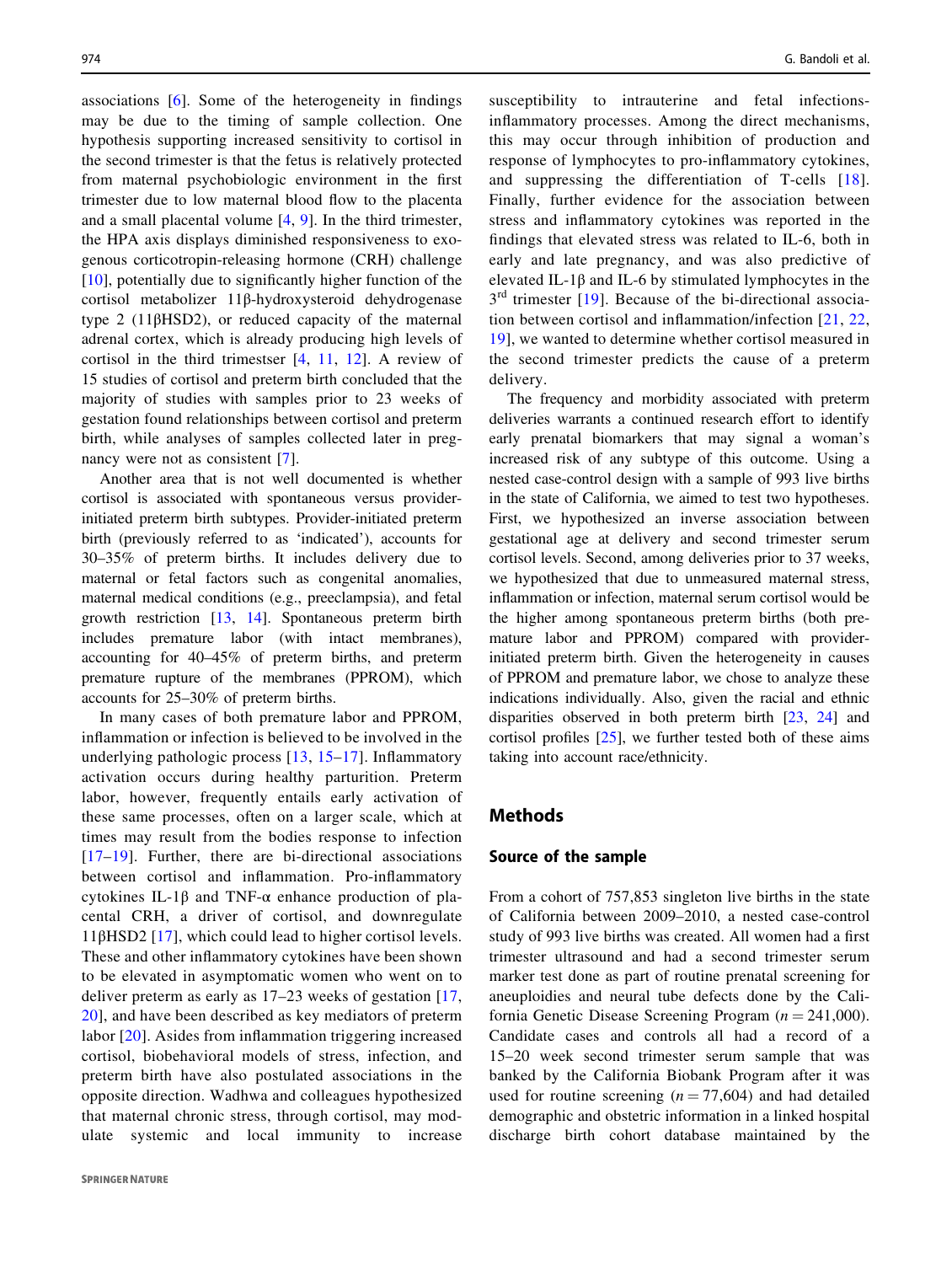Development (OSHPD)  $(n = 61,339)$ . A number of previous studies have leveraged data and screening results for women in this and other California cohorts [[26,](#page-7-0) [27](#page-7-0)]. The final source set for this study included 4025 singletons with births before 37 weeks, and 56,081 with births on or after 37 completed weeks through 44 weeks. From this set, 500 terms births and 500 preterm births were selected with over-sampling for births before 32 completed weeks gestation ( $n = 200$ ). This sample included 196 women with deliveries before 32 weeks, 300 with deliveries between 32 and 36 weeks, and 497 with deliveries at or after 37 weeks, all with available serum samples. Serum samples for the remaining seven women were unavailable due to insufficient volume of sample or due to an inability to locate the specimen by the California Biobank Program [\[28\]](#page-7-0). Methods and protocols for the study were approved by the Committee for the Protection of Human Subjects within the Health and Human Services Agency of the State of California.

California Office of Statewide Health Planning and

# Cortisol

Sample metabolic profiling was performed by Metabolon Inc. (Durham, NC), a commercial supplier of global metabolomic data. The samples were split into four extracts of  $\sim$ 25 μg; one for chromatography/mass spectrometry (LC/MS) in positive ionization mode, one for LC/ MS in negative ionization mode, one for gas chromatography/mass spectrometry (GC/MS), and one aliquot was retained. LC/MS was performed on a Waters ACQUITY UPLC and a Thermo-Finnigan LTQ mass spectrometer, which consists of an electrospray ionization (ESI) source and linear ion-trap (LIT) mass analyzer. The sample extracts were analyzed under acidic positive and basic negative ion optimized conditions. Sample extracts designated for GC/MS analysis were analyzed on a Thermo-Finnigan Trace DSQ fast-scanning single-quadrupole mass spectrometer using electron impact ionization. Peaks were identified using Metabolon's proprietary peak integration software. Compounds were identified by comparison to library entries of purified standards or recurrent unknown entities. Metabolon maintains a library based on authenticated standards that contains the retention time/index (RI), mass to charge ratio  $(m/z)$ , and chromatographic data (including MS/MS spectral data) on all molecules present in the library. Data normalization was performed to correct variation resulting from instrument inter-day tuning differences.

In the data normalization process, a median normalization (to a value of 1.0) was performed to correct for variation from inter-day/inter-batch tuning differences. The fold change was calculated as the ratio of each observation

scaled value to the median of 1.0. Cortisol values were slightly right (positive) skewed (skewness  $= 0.93$ , Kurtosis  $= 1.4$ , Shapiro–Wilk  $W = 0.93$ ,  $p < 0.001$ ). Transformation of the values by taking the square root reduced the right skew (skewness = 0.24, Kurtosis = 0.57, Shapiro–Wilk W  $= 0.99$ ,  $p < 0.001$ ). However, results were unchanged when estimated with the square root of the fold change; thus, for ease of interpretation, all results are shown as the untransformed values.

# Gestational age at delivery, preterm birth subtype

Gestational age at delivery was categorized into <32 weeks (births at or prior to 32 weeks 0 days) 32–36 weeks (births between 32 weeks 0 days and 36 weeks 6 days), 37–38 weeks (births at 37 weeks 0 days and 38 weeks 6 days), and >38 weeks (39 weeks 0 days and later). The first two categories are reflective of 'very-preterm birth' and 'late preterm births'. Separating 37–38 weeks ('early term') from >38 weeks accounts for the maturational heterogeneity that continues to occur through late gestation  $[30]$  $[30]$  $[30]$ . For deliveries prior to 37 weeks, preterm birth subtype was defined as spontaneous preterm birth which included 'premature labor' or 'PPROM' analyzed separately, as coded in hospital discharge records by ICD-9 CM diagnosis. As described elsewhere [\[26\]](#page-7-0), mothers delivering before 37 weeks receiving tocolytics based on hospital discharge records were also coded as having had a spontaneous preterm birth with premature labor. Preterm babies without a spontaneous preterm birth were considered to have a provider-initiated preterm birth if there was no spontaneous preterm birth and if there was a code for cesarean delivery or induction present in the hospital discharge file. If none of the codes for spontaneous or providerinitiated preterm birth were present in the hospital discharge files the baby was coded as having preterm birth with an unknown subtype.

# Covariates

We relied on hypothesized causal models operationalized as directed acyclic graphs to select covariates a priori for multivariable adjustment from hospital discharge records and birth records. In final models, we included race/ethnicity, maternal pre-pregnancy weight, Medi-Cal recipient status, and sex of the infant in models as potential confounders. Maternal pre-pregnancy weight was missing in 30 samples (3%). We relied on single imputation by regressing weight on race/ethnicity, age, education, and parity in order to calculate each woman's predicted weight and used these values in instances of missing responses.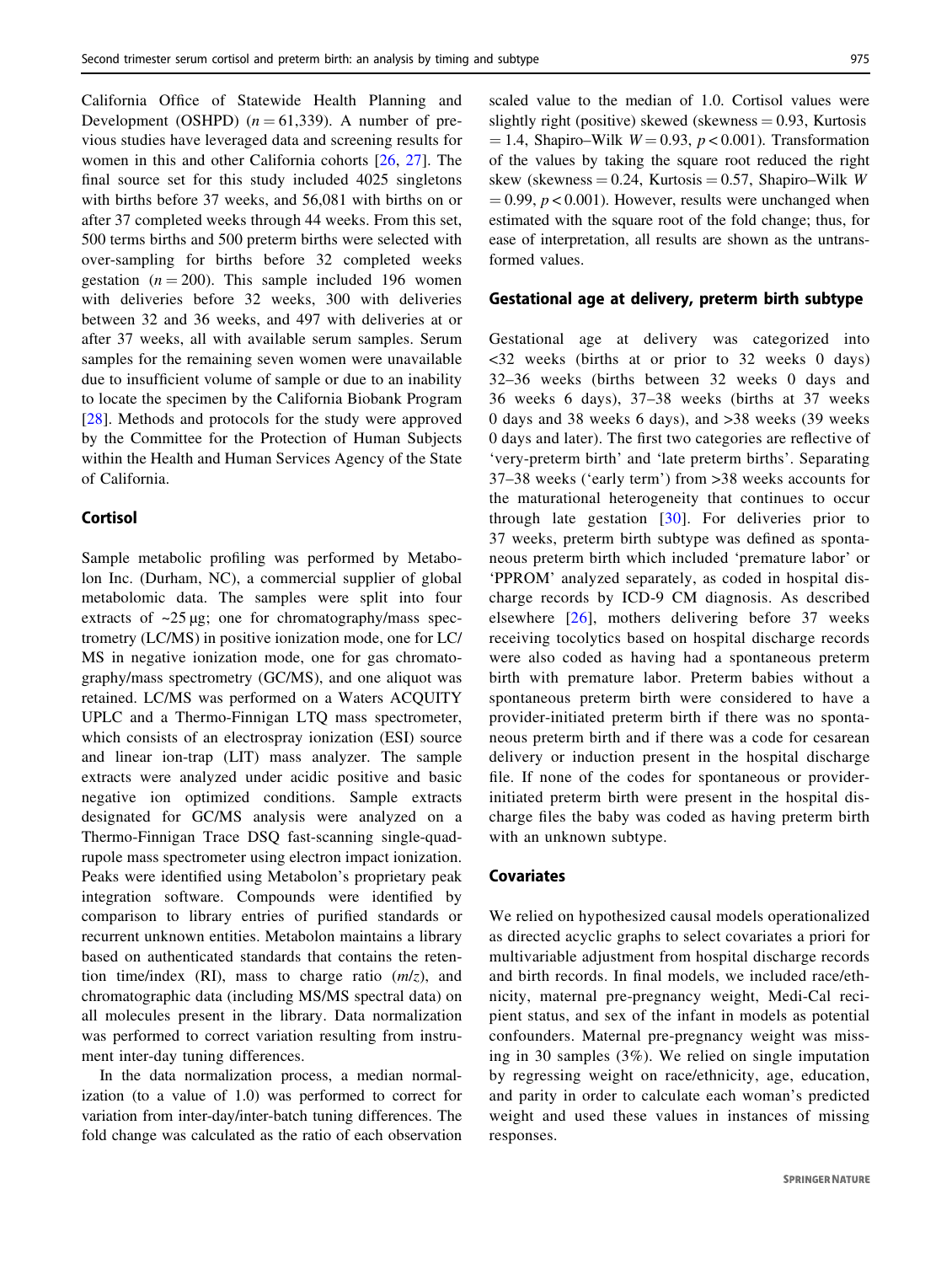<span id="page-3-0"></span>Table 1 Maternal and pregnancy characteristics of 991 women with live, singleton births in a nested case-control sample from California in the years 2009–2010

|                                                            | Full sample | $<$ 32 weeks      | $32-36$ weeks      | $37-38$ weeks     | 39-40 weeks       |
|------------------------------------------------------------|-------------|-------------------|--------------------|-------------------|-------------------|
|                                                            | $n = 991$   | $n = 196(19.8\%)$ | $n = 300 (30.2\%)$ | $n = 165$ (16.6%) | $n = 330(33.3\%)$ |
| Race/ethnicity                                             |             |                   |                    |                   |                   |
| Non-Hispanic white                                         | 324(32.7)   | 65 (33.2)         | 93 (31.0)          | 41 (24.9)         | 125(37.9)         |
| Hispanic                                                   | 483 (48.7)  | 100(51.0)         | 142 (47.3)         | 87 (52.7)         | 154 (46.7)        |
| Asian                                                      | 97 (9.8)    | 15(7.7)           | 36(12.0)           | 23(13.9)          | 23(7.0)           |
| <b>Black</b>                                               | 21(2.1)     | 5(2.6)            | 9(3.0)             | 2(1.2)            | 5(1.5)            |
| Other/not given                                            | 66 (6.7)    | 11(5.6)           | 20(6.7)            | 12(7.2)           | 23(7.0)           |
| Maternal age                                               |             |                   |                    |                   |                   |
| $<$ 18 years                                               | 11(1.1)     | 4(2.0)            | 3(1.0)             | 1(0.6)            | 3(0.9)            |
| $18-34$ years                                              | 698 (70.4)  | 139 (70.9)        | 204(68.0)          | 117 (70.9)        | 238 (72.1)        |
| $>34$ years                                                | 282 (28.5)  | 53 (27.0)         | 93 (31.0)          | 47(28.5)          | 89 (27.0)         |
| Medi-Cal recipient                                         |             |                   |                    |                   |                   |
| Yes                                                        | 410(41.4)   | 97 (49.5)         | 122(40.7)          | 72 (43.6)         | 119(36.1)         |
| Infant sex                                                 |             |                   |                    |                   |                   |
| Male                                                       | 519 (52.4)  | 113(57.7)         | 156(52.0)          | 95 (57.6)         | 155(46.9)         |
| Preterm birth subtype                                      |             |                   |                    |                   |                   |
| Provider-initiated                                         | 87 (17.5)   | 20(10.2)          | 67(22.3)           | n/a               | n/a               |
| Premature labor                                            | 235 (47.4)  | 99 (50.5)         | 136(45.3)          | n/a               | n/a               |
| <b>PPROM</b>                                               | 157(31.7)   | 74 (37.8)         | 83 (27.7)          | n/a               | n/a               |
| Unknown                                                    | 17(3.4)     | 3(1.5)            | 14(4.7)            | n/a               | n/a               |
| Maternal weight (lbs) (mean, SD)                           | 147.6(36.5) | 148.8 (41.2)      | 149.4 (38.3)       | 145.2(33.2)       | 146.5(33.3)       |
| Fold-change of cortisol (mean, $SD$ ) <sup>a</sup>         | 1.1(0.4)    | 1.1(0.4)          | 1.1(0.4)           | 1.0(0.4)          | 1.0(0.4)          |
| Gestational age (weeks) at sample collection<br>(mean, SD) | 16.5(1.1)   | 16.4(1.0)         | 16.5(1.1)          | 16.7(1.1)         | 16.5(1.2)         |

<sup>a</sup>Fold-change is the ratio of the observed cortisol concentration to the median of 1.0

# Statistical analyses

We first described the maternal and pregnancy characteristics by their frequency or mean values, both for the full sample and stratified by gestational age at delivery.

#### Gestational age at delivery and cortisol fold-change

To evaluate cortisol levels by gestational age category, we performed multivariable linear regression, with gestational age category as the predictor (with >38 weeks reference) and cortisol concentration as the outcome. We then abstracted the multivariable adjusted mean cortisol levels for each gestational age category from this model to present in a figure. Finally, we again performed multivariable linear regression with a continuous indicator variable for gestational age category to test for trend.

## Gestational age at delivery and cortisol by race

To examine potential effect measure modification by race/ ethnicity, the multivariable linear regression model was then stratified by each race/ethnicity, testing the association between gestational age category and cortisol level for each strata.

#### Preterm birth indication and cortisol fold-change

To estimate the association between cortisol and indication of preterm birth, we restricted the sample to those with deliveries prior to 37 weeks. We regressed cortisol on preterm birth subtype in multivariable linear regression, with provider-initiated deliveries serving as the reference group for PPROM and premature labor. Because verypreterm birth (<32 weeks completed gestation) may have different underlying etiology than preterm deliveries between  $32-36$  weeks of gestation  $[26, 31]$  $[26, 31]$  $[26, 31]$ , we chose to further stratify the model by very-preterm/preterm births.

# Preterm birth indication and cortisol fold-change by race/ ethnicity

To examine heterogeneity by race/ethnicity, we stratified the multivariable model by race/ethnicity, and again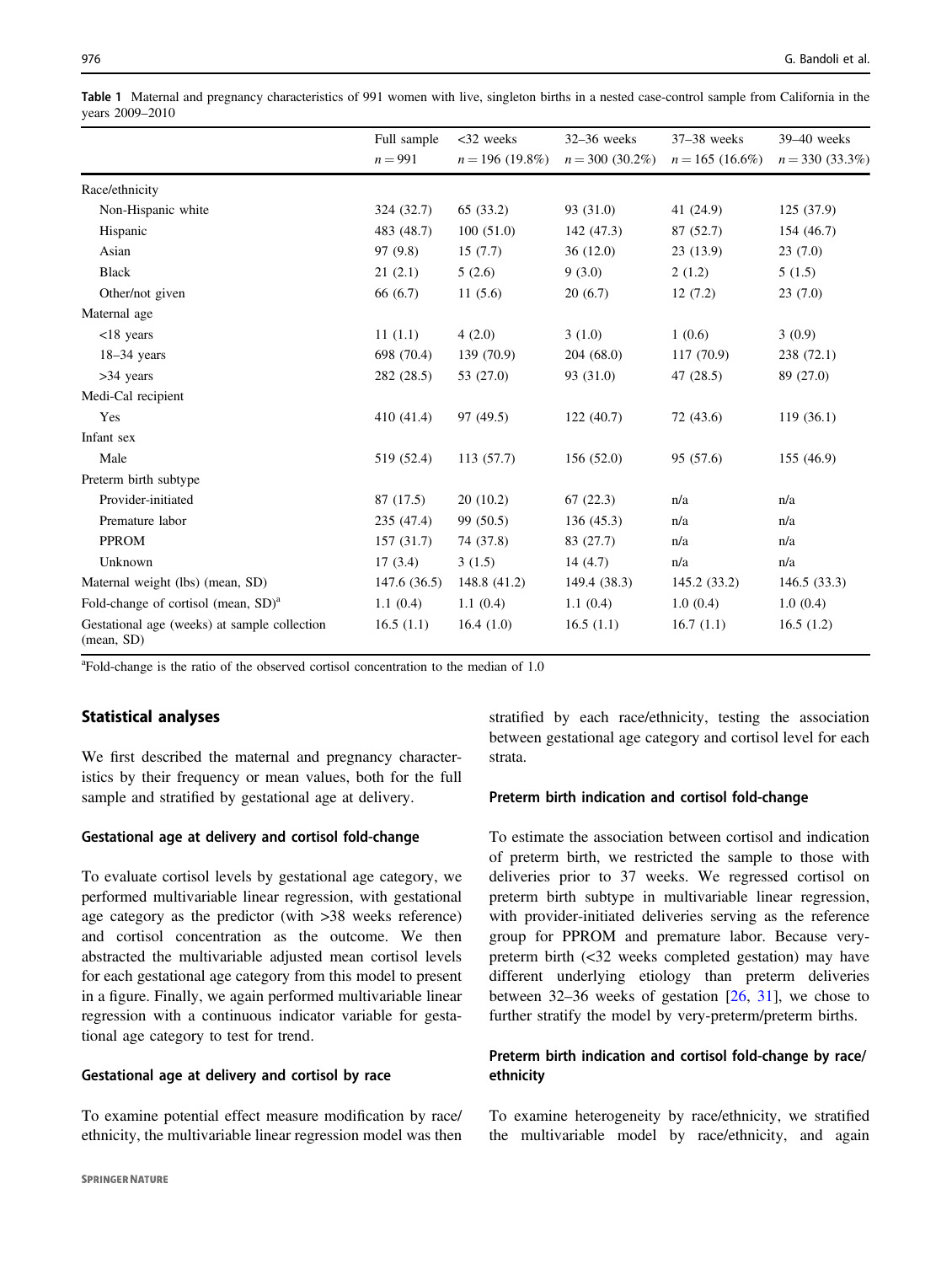regressed cortisol level on the categorical indication for preterm birth variable, with provider-initiated deliveries serving as the reference. We then abstracted each adjusted mean cortisol value for bar graphs in the figure.

All analyses were performed in SAS 9.4. A significance level of 0.05 was used for all analyses.

# Results

Of the 991 births with complete data, 196 (19.8%) were delivered at less than 32 weeks of gestation, 300 (30.2%) were delivered between 32 and 36 weeks gestation, 165 (16.6%) were delivered between 37 and 38 weeks gestation, and 330 (33.3%) were delivered after 38 weeks gestation (Table [1](#page-3-0)). On an average, maternal serum samples were collected at 16.5 weeks of gestation (range 15–20). Cortisol was not associated significantly with gestational age at sample collection  $(p = 0.13)$ . The median time lapse between second trimester serum collection and delivery was 20 weeks (range 4–26 weeks). Among births prior to 37 weeks, the median time lapse was 17 weeks (range 4–21 weeks).



Fig. 1 Adjusted mean cortisol by gestational age at delivery. Models adjusted for race/ethnicity, maternal weight, Medi-Cal recipient, and sex of the infant

# Cortisol fold-change levels and gestational age

The multivariable adjusted mean cortisol value decreased with increasing categorical length of gestation (p for trend  $= 0.09$ ), however, in the full sample, the mean cortisol levels for each category of gestational length did not statistically differ from each other (Fig. 1). When effects were stratified by race/ethnicity (Table 2), the same pattern of decreasing cortisol with increasing gestational age category was only observed among non-Hispanic white women. Among non-Hispanic white mothers, cortisol was significantly higher among women who gave birth at <32 weeks gestation relative to those who delivered after 38 weeks of gestation (standardized beta coefficient  $= 0.14$ , 95% CI 0.01, 0.27). There were no other differences in cortisol levels by category of gestational age at delivery for any other race/ethnicity groups.

# Preterm birth subtype

In births prior to 37 weeks of gestation, cortisol fold-change values were generally highest for PPROM deliveries, followed by premature labor and provider-initiated preterm births; however, standardized beta coefficients did not statistically differ from the reference group (Table [3\)](#page-5-0). When stratified by early (<32 weeks) and late (32–36 weeks) preterm birth, cortisol levels in provider-initiated deliveries were not statistically different than in the other two categories. Cortisol values by preterm birth subtypes for births prior to 37 weeks differed by race/ethnicity (Fig. [2\)](#page-6-0). Cortisol level in women with provider-initiated preterm births were significantly lower than those in women with PPROM in both non-Hispanic white and Black women, and significantly lower than Black women with premature labor. Cortisol did not differ by preterm birth subtype for any other race/ethnicity groups.

Table 2 Multivariable beta estimates for association between cortisol fold increase and gestational age at delivery

|                    |     | White $(n = 324)$ |                  | Hispanic $(n = 483)$ |               | Asian $(n=97)$    |                  |                     | Black $(n=21)$    |                  | Other $(n = 66)$    |                   |                  |               |                   |
|--------------------|-----|-------------------|------------------|----------------------|---------------|-------------------|------------------|---------------------|-------------------|------------------|---------------------|-------------------|------------------|---------------|-------------------|
|                    | n   | estimate          | 95% CI           | $\boldsymbol{n}$     | ß<br>estimate | 95% CI            | $\boldsymbol{n}$ | $\beta$<br>estimate | 95% CI            | $\boldsymbol{n}$ | $\beta$<br>estimate | 95% CI            | $\boldsymbol{n}$ | β<br>estimate | 95% CI            |
| $<32$ weeks        | 65  | 0.14              | 0.01.<br>0.27    |                      | 100 0.06      | $-0.04.$<br>0.15  | 15               | $-0.13$             | $-0.41$ .<br>0.15 |                  | 5 0.48              | $-0.04.$<br>1.00  | 11               | $-0.04$       | $-0.32,$<br>0.24  |
| $32 - 36$ weeks 93 |     | 0.02              | $-0.09.$<br>0.14 | 142                  | 0.04          | $-0.04.$<br>0.13  |                  | $36 - 0.05$         | $-0.28$ .<br>0.18 |                  | 90.03               | $-0.46.$<br>0.52  |                  | 20 0.13       | $-0.11$ ,<br>0.36 |
| 37–38 weeks 41     |     | $-0.10$           | $-0.25,$<br>0.05 | 87                   | 0.09          | $-0.01$ ,<br>0.19 | 23               | $-0.04$             | $-0.28.$<br>0.21  |                  | 2 0.58              | $-0.07$ .<br>1.23 | 12               | $-0.03$       | $-0.30,$<br>0.25  |
| $>38$ weeks        | 125 | reference         |                  | 154                  | reference     |                   | 23               | reference           |                   |                  | 5 reference         |                   | 23.              | reference     |                   |

Model adjusted for race/ethnicity, maternal weight, Medi-Cal recipient, and sex of infant. Sample size reflective of complete case analysis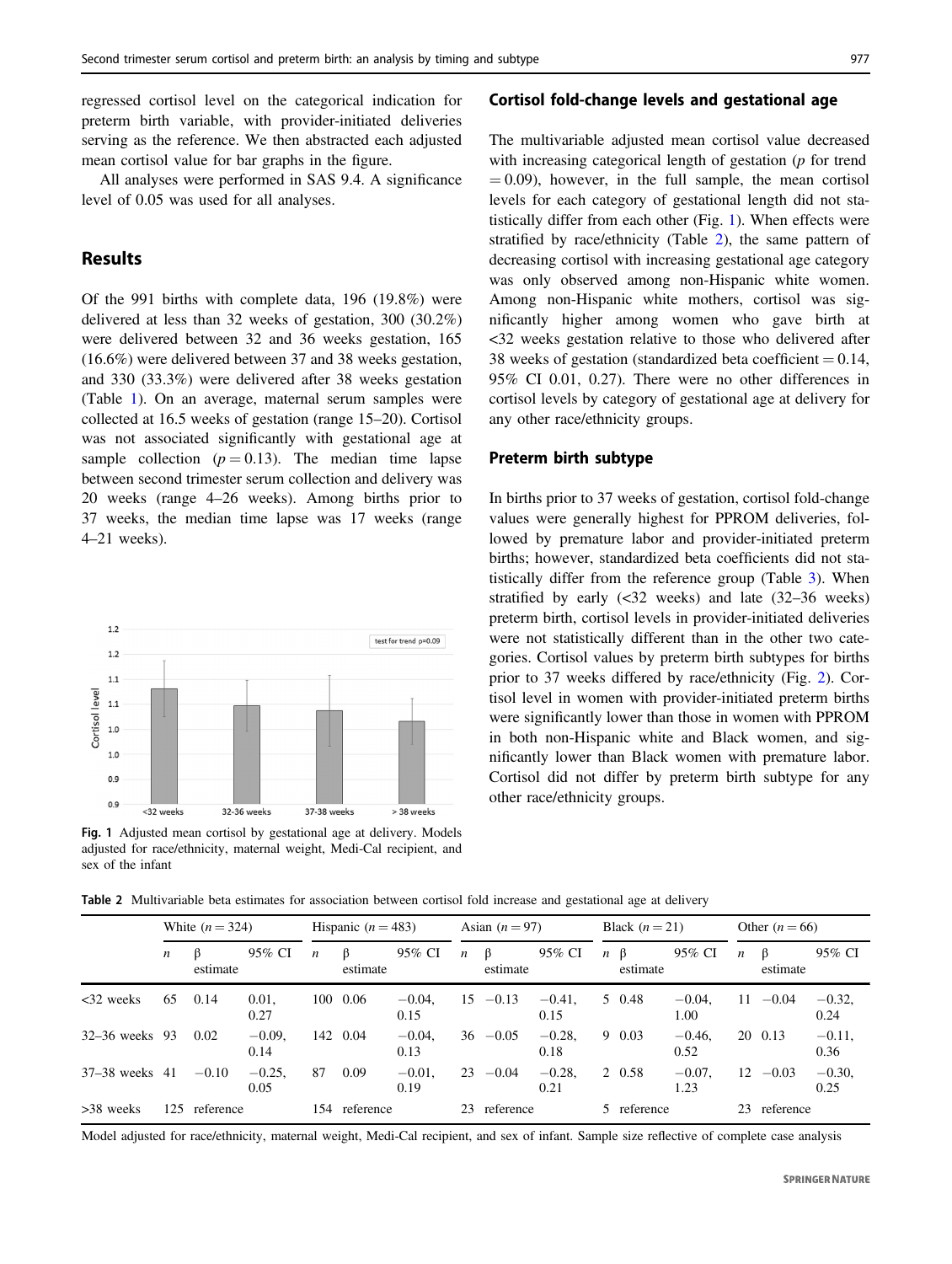|                    | All deliveries prior to 37 weeks<br>$n = 479$ |            |               |    | Stratified sample                                    |               |                         |                  |               |  |  |  |  |
|--------------------|-----------------------------------------------|------------|---------------|----|------------------------------------------------------|---------------|-------------------------|------------------|---------------|--|--|--|--|
|                    |                                               |            |               |    | $\langle 32 \rangle$ weeks or less ( <i>n</i> = 193) |               | 32–36 weeks $(n = 286)$ |                  |               |  |  |  |  |
|                    | n                                             | β estimate | 95% CI        | n  | $\beta$ estimate                                     | 95% CI        | n                       | $\beta$ estimate | 95% CI        |  |  |  |  |
| Provider-initiated | 87                                            | reference  |               | 20 | reference                                            |               | 67                      | reference        |               |  |  |  |  |
| Premature labor    | 235                                           | 0.02       | $-0.08, 0.13$ | 99 | $-0.05$                                              | $-0.26, 0.15$ | 136                     | 0.06             | $-0.06, 0.18$ |  |  |  |  |
| <b>PPROM</b>       | 157                                           | 0.10       | $-0.01, 0.21$ | 74 | 0.13                                                 | $-0.07, 0.34$ | 83                      | 0.04             | $-0.08, 0.17$ |  |  |  |  |

<span id="page-5-0"></span>Table 3 Multivariable beta estimates for association between cortisol and type of preterm birth (provider-initiated, premature labor, PPROM)

Adjusted for race/ethnicity, maternal weight, Medi-Cal recipient, and sex of infant. Sample size reflective of complete case analysis.

# **Discussion**

Cortisol has been an inconsistent predictor of preterm birth in past research and our findings are no exception. We observed a marginally significant trend ( $p < 0.10$ ) for lower plasma cortisol with increasing gestational age, although the only statistically significant difference was observed between the earliest and latest gestational age subgroups among non-Hispanic white women. When we limited births to deliveries prior to 37 weeks, cortisol levels appeared higher in both PPROM and premature labor indications compared to provider-initiated deliveries; however, these differences were not statistically significant. In additional analyses stratified by race/ethnicity, cortisol levels were significantly higher in PPROM compared to providerinitiated deliveries among non-Hispanic white and Black women. This finding was not observed for Hispanics, Asians, or other race/ethnicities. Of note, exploratory analyses by race/ethnicity relied on small samples sizes, thus effect estimates may be unstable and would benefit from replication in larger samples.

The underlying causes of preterm delivery are assumed to be multifactorial [[32\]](#page-7-0). Our hypotheses that maternal cortisol levels may predict the timing of preterm birth and subtype relied on two rationales. First, premature labor may be an early activation of the normal labor process, which is influenced by fetal cortisol levels that stimulate a change in the progesterone/estrogen ratio at the time of parturition [\[13](#page-7-0)]. Both maternal plasma and amniotic fluid cortisol have been shown to gradually increases from the  $8<sup>th</sup>$  week of gestation to the  $36<sup>th</sup>$  week, with a steep rise through the onset of labor [\[33](#page-7-0)]. Fetal cortisol concentrations of maternal origin are 10-fold lower than maternal levels, maintained through the expression of  $11\beta$ HSD2 in the placenta [\[34](#page-7-0)]. However, elevated maternal plasma cortisol, which is further stimulated through the HPA axis by placental CRH, may lead to elevated cortisol exposure to the fetus, particularly in gestations with attenuated expression of 11βHSD2. Many factors have been associated with attenuated 11βHSD2 activity in humans and animal models, including stress, nutritional factors, environmental exposures, and elevated cortisol itself [\[35](#page-7-0)–[38](#page-7-0)]. The resulting

elevated fetal cortisol early in pregnancy may prematurely prompt mechanisms for parturition typically delayed until later in pregnancy. Our results showing an inverse marginal effect of maternal cortisol concentration with increasing gestational age support this thinking. Additionally, the cortisol concentrations, which were collected at a standard time in pregnancy, were measured an average of 17 weeks prior to preterm deliveries, reducing the likelihood that we were observing cortisol spikes associated with imminent labor or delivery. Interestingly, our samples collected in the second trimester correspond with a reported 'sensitive period' with respect to timing of cortisol elevation and preterm delivery; however, without measures at other time points, we could not formally test this hypothesis.

The second rationale informing our hypothesis concerned preterm birth subtype. Many risk factors for spontaneous preterm birth—both for premature labor and PPROM—result in inflammation in the form of maternal systemic or local infections, tobacco use, stress, and immune disorders [[13\]](#page-7-0). As previously discussed, there is bidirectional cross-talk between inflammatory markers and cortisol. We therefore hypothesized that cortisol would be higher among both types of spontaneous preterm births compared to provider-initiated preterm births. Our results in the full sample of births prior to 37 weeks, and among non-Hispanic White women and Black women, supported this hypothesis; however, we did not observe this pattern among women of other race/ethnicity groups. It should be noted, however, that we did not have complete information on the reasons for provider-initiated preterm delivery, which may have also been inflammatory in nature and would be expected to diminish the contrast with spontaneous or PPROM deliveries. Thus, future studies might be able to obtain such information and fine tune these analyses.

The underlying rationale for assessing the role of cortisol and preterm birth in previous studies is due to a large literature reporting an association between prenatal anxiety, depression or stress and the increased risk of preterm birth (reviewed in 2015 [\[39](#page-7-0)]). However, cortisol may be elevated for other reasons than psychological stress, including inflammation, obesity, physical inactivity, age, smoking, alcohol intake, and medical conditions [\[40](#page-7-0)–[42](#page-8-0)]. Thus, while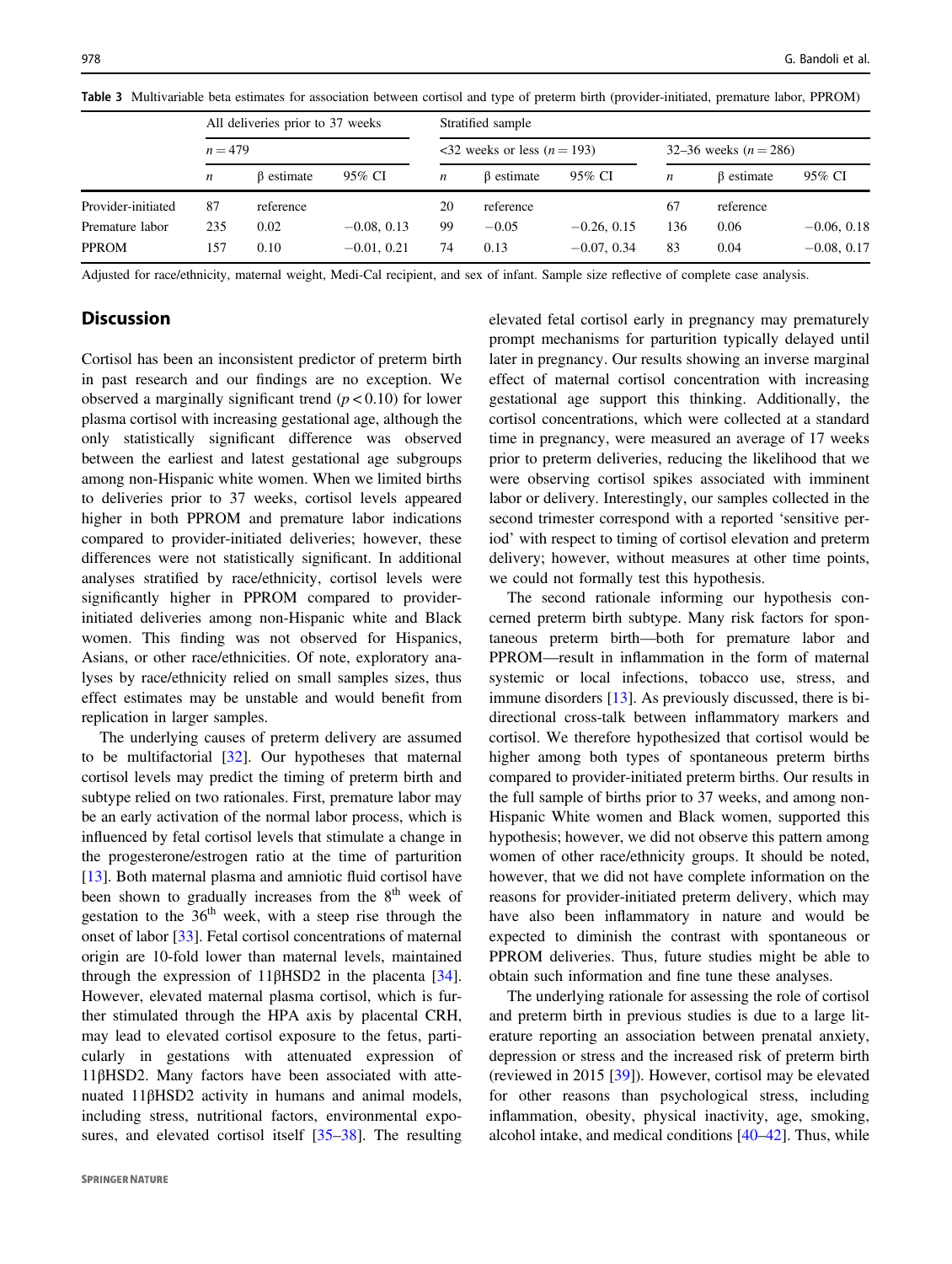<span id="page-6-0"></span>

Fig. 2 Adjusted mean cortisol levels by indication and race/ethnicity in births prior to 37 weeks of gestation. Models adjusted for maternal weight, Medi-Cal recipient, and sex of infant. Sample sizes reflective of complete case analysis. \*  $p < 0.05$ 

it is important to understand the contribution from stress and the intact HPA axis, we chose to focus only on cortisol as opposed to upstream psychosocial predictors. By evaluating cortisol as a biomarker, particularly as it relates to preterm birth subtypes, we may be able to identify women at risk of preterm birth, as well as generate additional hypotheses to test in relation to the underlying mechanisms.

Although many studies have attempted to characterize the role of cortisol in preterm delivery, our study has unique strengths that add to the literature. The nested case-control study design allowed for a sufficient sample of very premature deliveries for analysis, which enabled us to study the differences with late preterm births. Additionally, cortisol was obtained from non-targeted metabolomics, which allow for reliable identification of small molecule biomarkers. Further, this is one of the few studies that has considered the role of cortisol in the indication for preterm delivery, which aims to elucidate underlying mechanisms and provide a biomarker that can be considered in routine clinical care. Our findings must be considered in light of the limitations. Our serum samples were collected throughout the day as part of routine prenatal screening, and are subject to variability of the natural circadian rhythm. Although we do not expect systematic bias in the time of sample collection, the fluctuations based on the timing of sample collection may attenuate results. Additionally, our sample had very few Black women, who are 49% more likely to deliver preterm compared with all other women [[43\]](#page-8-0). We were unable to adequately characterize cortisol in this high-risk group, and strongly support further investigation with larger samples. Lastly, we would have benefited from measures of CRH and placental 11βHSD2 to inspect the interplay with cortisol, as well as repeated measures, which were not available as we relied upon second trimester banked serum.

Preterm birth and the sequelae of prematurity can have sizable adverse effects on future health. In searching for early predictors of preterm birth, researchers aim both to identify those at increased risk, and to understand underlying pathways of this multifactorial outcome. Our findings that support the role of cortisol as a biomarker for both timing and indication of delivery could be refined by models that incorporate in other biomarkers and multiple time points for trajectory analysis. Ultimately, the refinement of these predictive markers may allow for early identification and intervention of this intractable outcome.

Acknowledgements This work was supported by NIH/NHLBI grants (RC2 HL101748, RO1 HD-57192, and R01 HD-52953), the Bill and Melinda Gates Millennium grants (OPP52256 and RSDP 5K12 HD-00849-23), March of Dimes grants (6-FY11-261 and FY10-180), and the California Preterm Birth Initiative at the UCSF Benioff Children's Hospital funded by Marc and Lynne Benioff. Data from the California Prenatal Screening Program were obtained through the California Biobank Program (Screening Information System request no. 476). Data were obtained with an agreement that the California Department of Public Health is not responsible for the results or conclusions drawn by the authors of this publication.

#### Compliance with ethical standards

Conflict of interest The authors declare that they have no conflict of interest.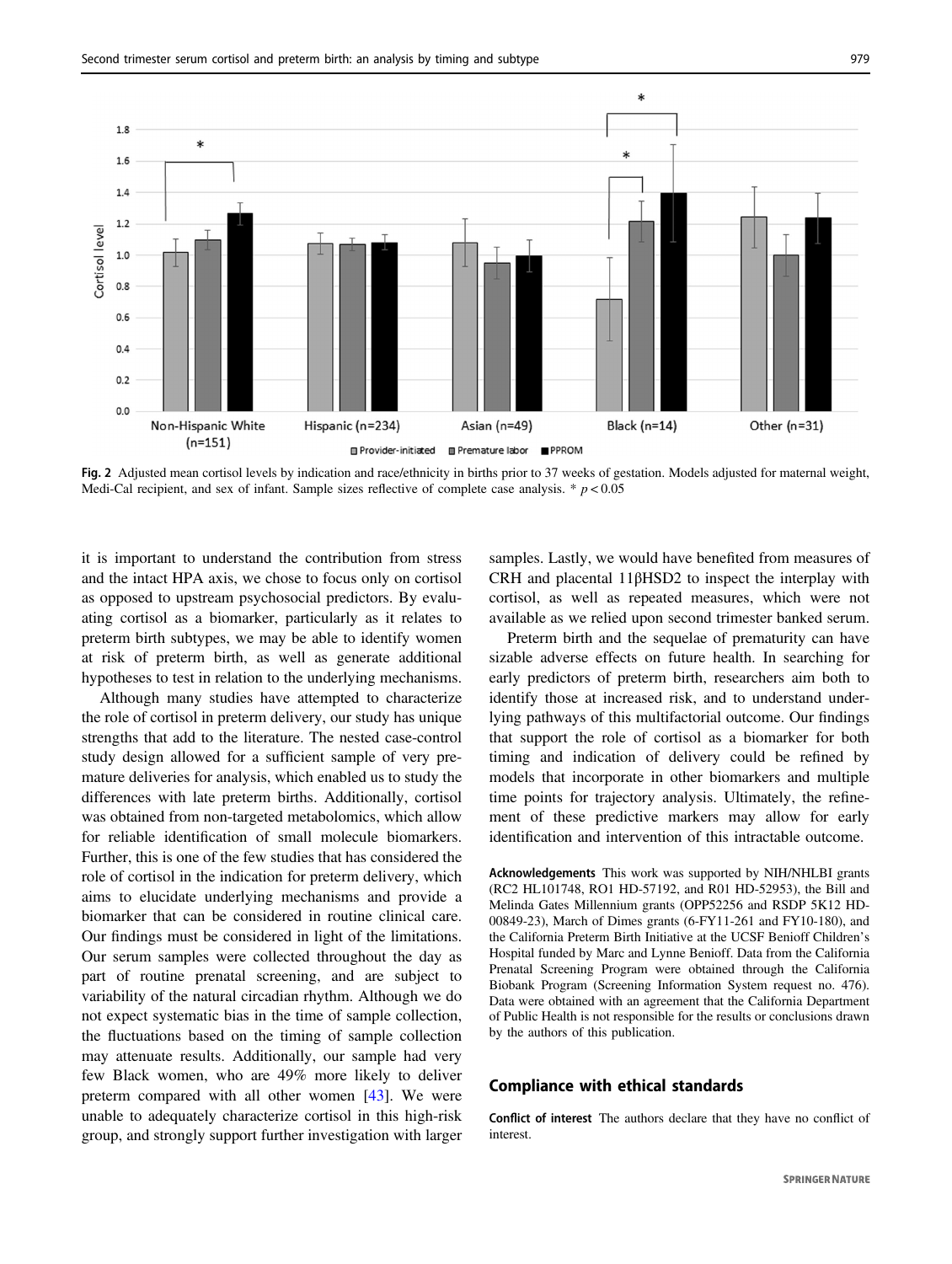# <span id="page-7-0"></span>References

- 1. Howson CP, Kinney MV, McDougall L, Lawn JE. Born toon soon: preterm birth matters. Reprod Health. 2013;10:S1–S1.
- 2. Kapoor A, Dunn E, Kostaki A, Andrews MH, Matthews SG. Fetal programming of hypothalamo-pituitary-adrenal function: prenatal stress and glucocorticoids. J Physiol. 2006;572:31–44.
- 3. Himes KP, Simhan HN. Plasma corticotropin-releasing hormone and cortisol concentrations and perceived stress among pregnant women with preterm and term birth. Am J Perinatol. 2011;28:443–8.
- 4. Hoffman MC, Mazzoni SE, Wagner BD, Laudenslager ML, Ross RG. Measures of maternal stress and mood in relation to preterm birth. Obstet Gynecol. 2016;127:545–52.
- 5. Kramer MS, Lydon J, Goulet L, Kahn S, Dahhou M, Platt RW, et al. Maternal stress/distress, hormonal pathways and spontaneous preterm birth. Paediatr Perinat Epidemiol. 2013;27:237–46.
- 6. Kramer MS, Lydon J, Seguin L, Goulet L, Kahn SR, McNamara H, et al. Stress pathways to spontaneous preterm birth: the role of stressors, psychological distress, and stress hormones. Am J Epidemiol. 2009;169:1319–26.
- 7. Giurgescu C. Are maternal cortisol levels related to preterm birth? J Obstet Gynecol Neonatal Nurs. 2009;38:377–90.
- 8. Sandman CA, Glynn L, Schetter CD, Wadhwa P, Garite T, Chicz-DeMet A, et al. Elevated maternal cortisol early in pregnancy predicts third trimester levels of placental corticotropin releasing hormone (CRH): priming the placental clock. Peptides. 2006;27:1457–63.
- 9. Burton GJ, Jaunaiux E. Maternal vascularisation of the human placenta: does the embryo develop in a hypoxic environment? Gynecol Obstet Fertil. 2001;29:503–8.
- 10. Schulte HM, Weisner D, Allolio B. The Corticotrophin releasing hormone test in late pregnancy: lack of adrenocorticotrophin and cortisol response. Clin Endocrinol (Oxf). 1990;33:99–106.
- 11. Glover V. Maternal depression, anxiety and stress during pregnancy and child outcome; what needs to be done. Best Pract Res Clin Obstet Gynaecol. 2014;28:25–35.
- 12. O'Donnell K, O'Connor TG, Glover V. Prenatal stress and neurodevelopment of the child: Focus on the HPA axis and role of the placenta. Dev Neurosci. 2009;31:285–92.
- 13. Goldenberg RL, Culhane JF, Iams JD, Romero R. Epidemiology and causes of preterm birth. Lancet. 2008;371:75–84.
- 14. Reddy UM, Ko C-W, Raju TNK, Willinger M. Delivery indications at late-preterm gestations and infant mortality rates in the United States. Pediatrics. 2009;124:234–40.
- 15. Xu Y, Romero R, Miller D, Silva P, Panaitescu B, Theis KR et al. Innate lymphoid cells at the human maternal-fetal interface in spontaneous preterm labor. Am J Reprod Immunol. 2018; e12820.
- 16. Romero R, Dey SK, Fisher SJ. Preterm labor: one syndrome, many causes. Science. 2014;345:760–5.
- 17. Keelan JA. Intrauterine inflammatory activation, functional progesterone withdrawal, and the timing of term and preterm birth. J Reprod Immunol. 2018;125:89–99.
- 18. Wadhwa PD, Culhane JF, Rauh V, Barve SS, Hogan V, Sandman CA, et al. Stress, infection and preterm birth: a biobehavioural perspective. Paediatr Perinat Epidemiol. 2001;15:17–29.
- 19. Coussons-Read ME, Okun ML, Nettles CD. Psychosocial stress increases inflammatory markers and alters cytokine production across pregnancy. Brain Behav Immun. 2007;21:343–50.
- 20. Vrachnis N, Karavolos S, Iliodromiti Z, Sifakis S, Siristatidis C, Mastorakos G, et al. Impact of mediators present in amniotic fluid on preterm labour. Vivo (Brooklyn). 2012;26:799–812.
- 21. DeSantis AS, DiezRoux AV, Hajat A, Aiello AE, Golden SH, Jenny NS, et al. Associations of salivary cortisol levels with

inflammatory markers: The multi-ethnic study of Atherosclerosis. Psychoneuroendocrinology. 2012;37:1009–18.

- 22. Yeager MP, Pioli PA, Guyre PM. Cortisol exerts bi-phasic regulation of inflammation in humans. Dose-Response. 2011;9:332–47.
- 23. Menon R, Dunlop AL, Kramer MR, Fortunato SJ, Hogue CJ. An overview of racial disparities in preterm birth rates: caused by infection or inflammatory response? Acta Obstet Gynecol Scand. 2011;90:1325–31.
- 24. Sanchez-Vaznaugh EV, Braveman PA, Egerter S, Marchi KS, Heck K, Curtis M. Latina birth outcomes in California: not so paradoxical. Matern Child Health J. 2016;20:1849–60.
- 25. Simon CD, Adam EK, Holl JL, Wolfe KA, Grobman WA, Borders AEB. Prenatal stress and the cortisol awakening response in African-American and Caucasian women in the third trimester of pregnancy. Matern Child Health J. 2016;20:2142–9.
- 26. Jelliffe-Pawlowski LL, Baer RJ, Blumenfeld YJ, Ryckman KK, O'Brodovich HM, Gould JB, et al. Maternal characteristics and mid-pregnancy serum biomarkers as risk factors for subtypes of preterm birth. BJOG. 2015;122:1484–93.
- 27. Wallenstein M, Jelliffe-Pawlowski LL, Yang W, Carmichael S, Stevenson D, Ryckman K, et al. Inflammatory biomarkers and spontaneous preterm birth among obese women. J Matern Fetal Neonatal Med. 2016;29:3317–22.
- 28. Califonia Biobank Program. [https://www.cdph.ca.gov/Programs/](https://www.cdph.ca.gov/Programs/CFH/DGDS/Pages/cbp/default.aspx) [CFH/DGDS/Pages/cbp/default.aspx](https://www.cdph.ca.gov/Programs/CFH/DGDS/Pages/cbp/default.aspx). accessed December 5, 2017
- 29. Ryckman KK, Jelliffe-pawlowski L, Bedell B, Holt T, Bell LN, Shaw GM et al. Global metabolic profiling implicates altered fatty acid and amino acid metabolism in preterm birth. unpublished. 2017.
- 30. Spong C. Defining 'term' pregnancy: recommendations from the defining 'term' pregnancy workgroup. JAMA. 2013;309:2445–6.
- 31. Shapiro-Mendoza CK, Lackritz EM. Epidemiology of late and moderate preterm birth. Semin Fetal Neonatal Med. 2012;17:120–5.
- 32. Behrman R, Butler A, (Eds.) Preterm Birth: Causes, Consequences, and Prevention. Washington (DC): National Academic Press; 2007 <https://doi.org/10.17226/11622>.
- 33. Chaim W, Mazor M. The relationship between hormones and human parturition. Arch Gynecol Obstet. 1998;262:43–51.
- 34. Fowden AL, Forhead aJ, Coan PM, Burton GJ. The placenta and intrauterine programming. J Neuroendocrinol. 2008;20:439–50.
- 35. Clarke Ka, Ward JW, Forhead aJ, Giussani Da, Fowden aL. Regulation of 11 beta-hydroxysteroid dehydrogenase type 2 activity in ovine placenta by fetal cortisol. J Endocrinol. 2002;172:527–34.
- 36. Seth S, Lewis AJ, Saffery R, Lappas M, Galbally M. Maternal prenatal mental health and placental 11β-HSD2 gene expression: initial findings from the mercy pregnancy and emotional wellbeing study. Int J Mol Sci. 2015;16:27482–96.
- 37. Shang Y, Jia Y, Sun Q, Shi W, Li R, Wang S, et al. Sexually dimorphic effects of maternal dietary protein restriction on fetal growth and placental expression of 11β-HSD2 in the pig. Anim Reprod Sci. 2015;160:40–8.
- 38. Mikelson C, Kovach MJ, Troisi J, Symes S, Adair D, Miller RK, et al. Placental 11β-Hydroxysteroid dehydrogenase type 2 expression: correlations with birth weight and placental metal concentrations. Placenta. 2015;36:1212–7.
- 39. Staneva A, Bogossian F, Pritchard M, Wittkowski A. The effects of maternal depression, anxiety, and perceived stress during pregnancy on preterm birth: a systematic review. Women Birth. 2015;28:179–93.
- 40. Feller S, Vigl M, Bergmann MM, Boeing H, Kirschbaum C, Stalder T. Predictors of hair cortisol concentrations in older adults. Psychoneuroendocrinology. 2014;39:132–40.